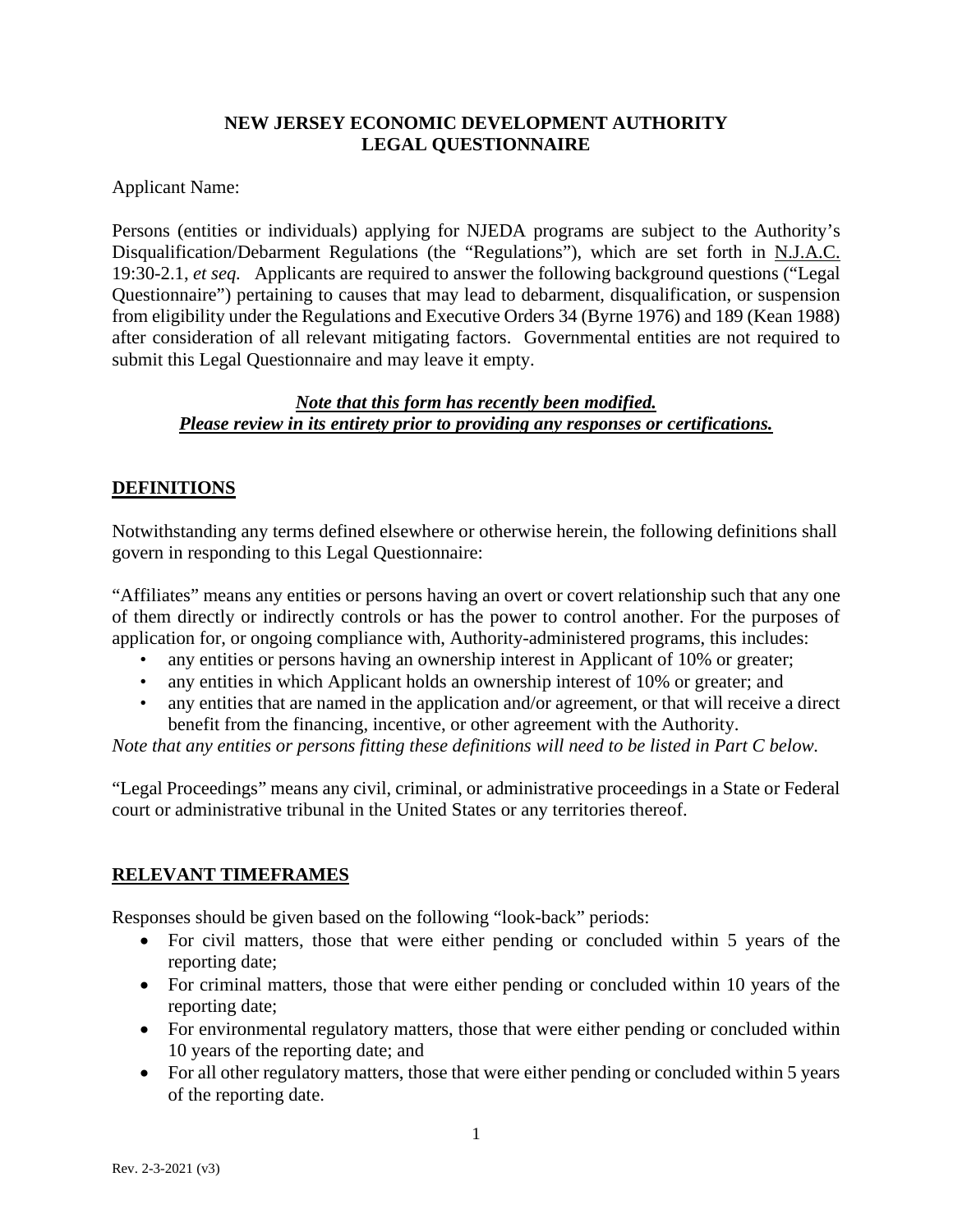Note that in cases where Applicant has previously submitted and certified a legal questionnaire to the Authority, the Applicant may refer to its prior legal questionnaire and report only those matters that are new or have changed in status since the date of last reporting.

### **Part A. Past Proceedings**

**Has Applicant, or any officers or directors of Applicant, or any Affiliates of Applicant, been found or conceded or admitted to being guilty, liable or responsible in any Legal Proceeding, or conceded or admitted to facts in any Legal Proceedings that demonstrate responsibility for any of the following violations or conduct? (Any civil or criminal decisions or verdicts that have been vacated or expunged need not be reported.)** 

- 1. Commission of a criminal offense as an incident to obtaining or attempting to obtain a public or private contract, or subcontract there under, or in the performance of such contract or subcontract.  $\vert$  Yes  $\vert$  No
- 2. Violation of the Federal Organized Crime Control Act of 1970, or commission of embezzlement, theft, fraud, forgery, bribery, falsification or destruction of records, perjury, false swearing, receiving stolen property, obstruction of justice, or any other offense indicating a lack of business integrity or honesty.



- 3. Violation of the Federal or State antitrust statutes, or of the Federal Anti-Kickback Act (18 U.S.C. 874).  $\lceil \cdot \rceil$  Yes  $\Box$  No
- 4. Violation of any law governing the conduct of elections of the Federal Government, State of New Jersey or of its political subdivision.

| of New Jersey or of its political subdivision.<br>$\Box$ Yes $\Box$ No |
|------------------------------------------------------------------------|
|------------------------------------------------------------------------|

5. Violation of the "Law Against Discrimination" (P.L. 1945, c169, N.J.S.A. 10:5-1 et seq., as supplemented by P.L. 1975, c127), or of the act banning discrimination in public works employment (N.J.S.A. 10:2-1 et seq.) or of the act prohibiting discrimination by industries engaged in defense work in the employment of persons therein (P.L. 1942, c114, N.J.S.A. 10:1-10, et seq.).



6. To the best of your knowledge, after reasonable inquiry, violation of any laws governing hours of labor, minimum wage standards, prevailing wage standards, discrimination in wages, or child labor.

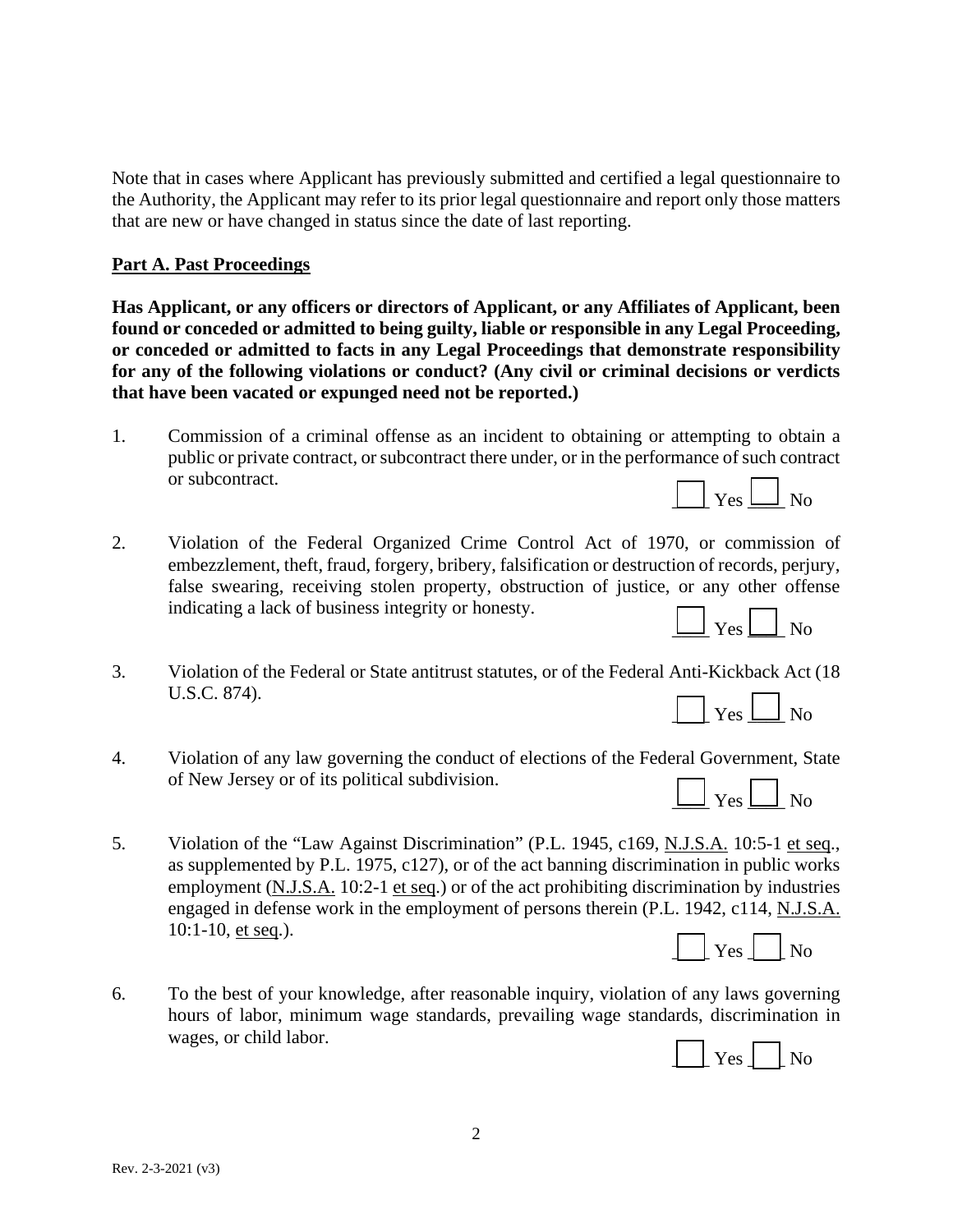7. To the best of your knowledge, after reasonable inquiry, violation of any law governing the conduct of occupations or professions of regulated industries.



8. Debarment by any department, agency, or instrumentality of the State or Federal government.



- 9. Violation of the Conflict of Interest Law, N.J.S.A. 52:13D-12 *et seq.*, including any of the following prohibitions on vendor activities representing a conflict of interest, or failure to report a solicitation as set forth below:
	- (i) No person shall pay, offer or agree to pay, either directly or indirectly, any fee, commission, compensation, gift, gratuity, or other thing of value of any kind to any Authority officer or employee or special Authority officer or employee, as defined by N.J.S.A. 52:13D-13(b) and (e), with which such person transacts or offers or proposes to transact business, or to any member of the immediate family as defined by N.J.S.A. 52:13D-13(i), of any such officer or employee, or partnership, firm, or corporation with which they are employed or associated, or in which such officer or employee has an interest within the meaning of N.J.S.A. 52:13D-13(g).
	- (ii) The solicitation of any fee, commission, compensation, gift, gratuity or other thing of value by any Authority officer or employee or special Authority officer or employee from any person shall be reported in writing by the person to the Attorney General and the NJEDA Ethics Liaison Officer.
	- (iii) No person may, directly or indirectly, undertake any private business, commercial or entrepreneurial relationship with, whether or not pursuant to employment, contract or other agreement, express or implied, or sell any interest in such person to, any Authority officer or employee or special Authority officer or employee having any duties or responsibilities in connection with the purchase, acquisition or sale of any property or services by or to the Authority, or with any person, firm or entity with which he or she is employed or associated or in which he or she has an interest within the meaning of  $N.J.S.A.$  52:13D-13(g). Any relationships subject to this subsection shall be reported in writing to the NJEDA Ethics Liaison Officer and the State Ethics Commission, which may grant a waiver of this restriction upon application of the Authority officer or employee or special Authority officer or employee upon a finding that the present or proposed relationship does not present the potential, actually or appearance of a conflict of interest.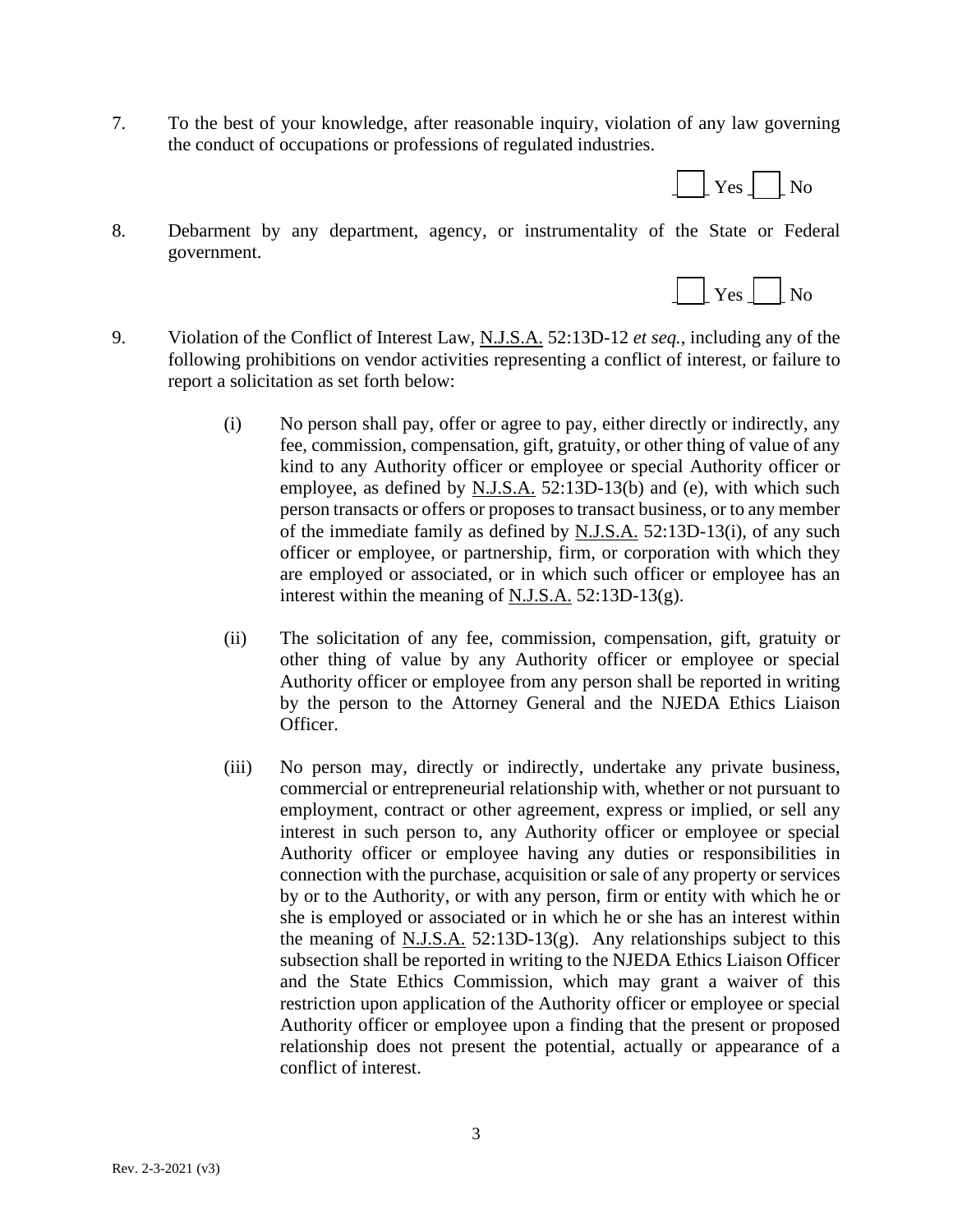- (iv) No person shall influence, or attempt to influence or cause to be influenced, any Authority officer or employee or special Authority officer or employee in his or her capacity in any manner which might tend to impair the objectivity or independence of judgment of the officer or employee.
- (v) No person shall cause or influence, or attempt to cause or influence, any Authority officer or employee or special Authority officer or employee to use, or attempt to use, his or her official position to secure unwarranted privileges or advantages for the person or any other person.



(If Yes for any of the above, specify subsection)

- 10. Violation of any State or Federal law that may bear upon a lack of responsibility or moral integrity, or that may provide other compelling reasons for disqualification. Your responses to the foregoing question should include, but not be limited to, the violation of the following laws, without regard to whether there was any monetary award, damages, verdict, assessment or penalty, except that any violation of any environmental law in category (v) below need not be reported where the monetary award, damages, etc. amounted to less than \$1 million.
	- (i) Laws banning or prohibiting discrimination or harassment in the workplace.
	- (ii) Laws prohibiting or banning any form of forced, slave, or compulsory labor.
	- (iii) The New Jersey Conscientious Employee Protection Act, N. J. Stat. Ann. § 34:19-1 *et seq.*, or other "Whistleblower Laws" that protect employees from retaliation for disclosing, or threatening to disclose, to a supervisor or to a public body an activity, policy or practice of the employer, that the employee reasonably believes is in violation of a law, or a rule or regulation issued under the law.
	- (iv) Securities or tax laws resulting in a finding of fraud or fraudulent conduct.
	- (v) Environmental laws, where the monetary award, penalties, damages, etc. amounted to more than \$1 million.
	- (vii) Laws banning anti-competitive dumping of goods.
	- (viii) Anti-terrorist laws.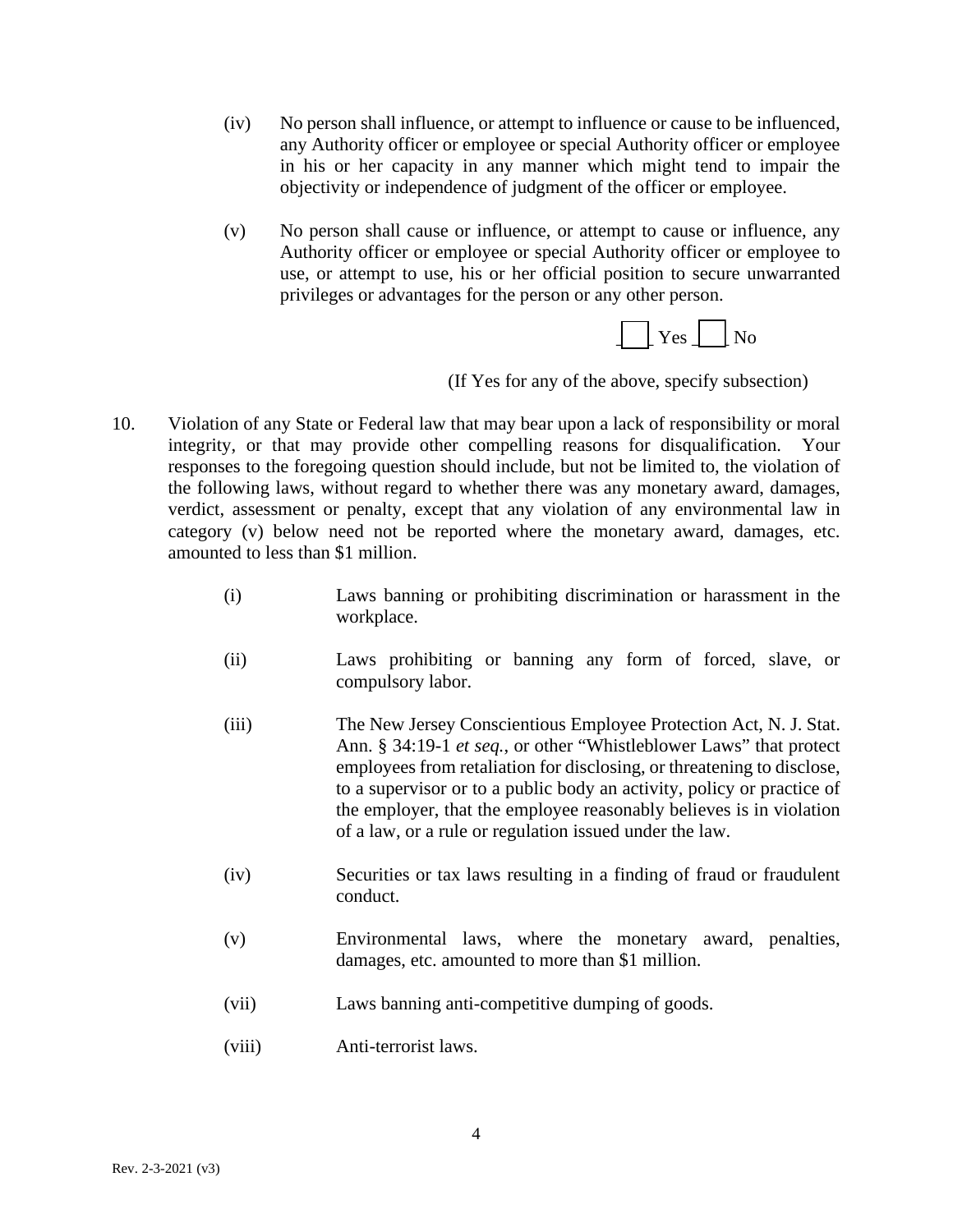- (ix) Criminal laws involving commission of any felony or indictable offense under State or Federal law.
- (x) Laws banning human rights abuses.
- (xi) Laws banning the trade of goods or services to enemies of the United States.



# **Part B. Pending Proceedings**

11. To the best of your knowledge, after reasonable inquiry, are Applicant, or any officers or directors of Applicant, or any Affiliates, a party to pending Legal Proceedings wherein any of the offenses or violations described in questions 1-10 above are alleged or asserted against such entity or person? With respect to laws banning or prohibiting discrimination or harassment in the workplace, please provide only information pertaining to any class action lawsuits.



If the answer to any of the foregoing questions is affirmative, you must provide the following information as an attachment to the application: (i) the case name and court/administrative agency (including jurisdiction and venue) in which such matters were tried or are pending; (ii) the charges or claims adjudicated or alleged; and (iii) a brief explanation of the circumstances giving rise to such matters. Also, for affirmative answers to question 1-10, please attach copies of document(s) reflecting the final resolution (e.g., final judgments, verdicts, plea bargains, consent orders, administrative findings, or settlement agreements).

Note that an Applicant may refer to or attach specific provisions of a 10-K/Q or other filings with the U.S. Securities and Exchange Commission (SEC); however, the Applicant should be aware that different laws apply to disclosures to the Authority. This means that the Authority does not have the same types of materiality thresholds as the SEC. The Applicant is expected to supplement its SEC filings to ensure that all relevant matters are disclosed to the Authority, including any matters that were below the SEC's materiality threshold and any matters that may have occurred after its most recent filing.

Please Note: Eligibility is determined based on the information presented in the completed Application. If, at any time while engaged with the Authority the Applicant should become aware of any facts that materially alter or change its answers, or that render any of them incomplete or inaccurate, the Applicant has a duty to promptly report such facts to the Authority in writing. The Authority reserves the right to require additional clarifying or explanatory information from the Applicant regarding the answers given, to ask additional questions not contained in this Legal Questionnaire, and to perform its own due diligence investigations and searches.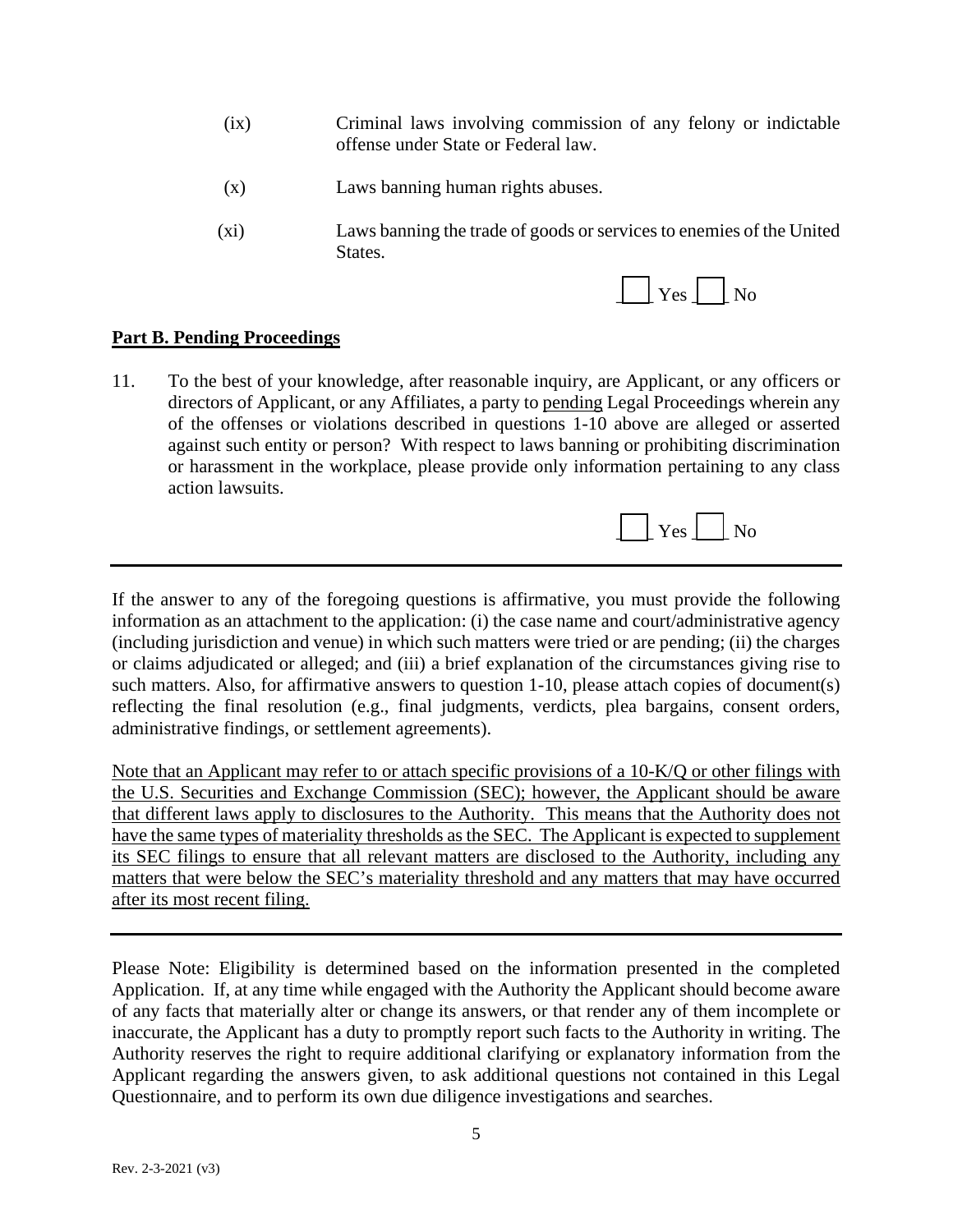# **Part C. Applicable Affiliates**

Please provide a list of all entities or persons considered to be "Affiliates" of Applicant based upon the above definitions.

| Name of Affiliate (Entity or Person) | <b>Federal Employer Identification</b><br>Number (EIN) (if applicable) |
|--------------------------------------|------------------------------------------------------------------------|
|                                      |                                                                        |
|                                      |                                                                        |
|                                      |                                                                        |
|                                      |                                                                        |
|                                      |                                                                        |
|                                      |                                                                        |
|                                      |                                                                        |
|                                      |                                                                        |
|                                      |                                                                        |
|                                      |                                                                        |
|                                      |                                                                        |
|                                      |                                                                        |
|                                      |                                                                        |
|                                      |                                                                        |
|                                      |                                                                        |
|                                      |                                                                        |
|                                      |                                                                        |
|                                      |                                                                        |
|                                      |                                                                        |